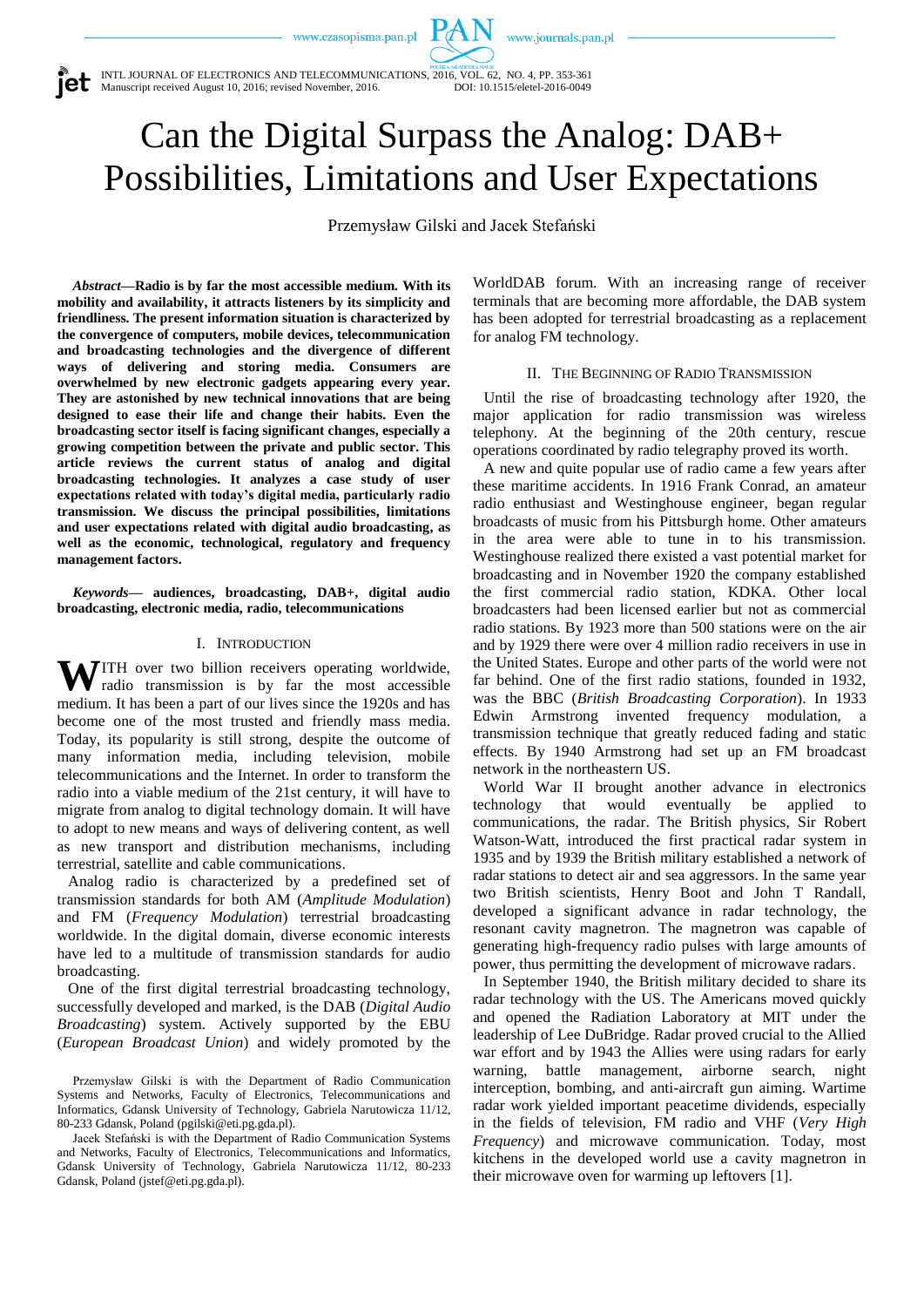

www.journals.pan.pl

#### III. ANALOG AND DIGITAL RADIO TRANSMISSION

At the decline of the 19th century, Guglielmo Marconi conducted his first experiment with wireless telegraphy. Nowadays, two centuries later, analog AM and FM emission standards have achieved technical and operational maturity. Radio transmission reaches over two billion people each day, offering listeners a wide variety of speech and music programs.

However, Nicola Tesla, inventor best known for promoting alternating current power systems, experimented with radio in 1894 and conducted his wireless transmission experiments before Marconi. That is why Tesla should be considered as the biggest pioneer in radio transmission and broadcasting technology. He predicted the mass use for wireless communication over long distances and was also the first person to invent a radio-controlled boat model using FM modulation. By analyzing granted patents it was proven, that Tesla, and not Marconi, invented the wireless radio transmission.

Currently, analog broadcasting standards are failing to provide the audio quality and additional data that people expect in the age of electronic mobile devices. Furthermore, the frequency band for radio emission becomes saturated. The reception quality suffers from interference between mutual transmissions. In many countries worldwide, there is simply no room or additional radio stations and services, due to the lack of free resources.

FM radio services were originally planned in the 1950s and 60s for fixed reception. Users who use a stationary device with an antenna installed outdoors obtain better quality than those with portable or mobile receivers. However, the majority of people listens to radio with exactly portable and mobile devices, equipped with a simple whip or telescopic antenna. In many areas, this results in degradation of FM reception quality. The reception quality can also vary inside large constructions, such as multistory buildings. This attenuation of the signal is caused by many internal reflections from walls and other buildings.

When listening on a portable or mobile device, the radio signal may be also affected by the so-called shadowing effect, related with blocking or screening the signal by tall natural or manmade objects such as hills or buildings which lie in a direct line between the transmitter and receiver. For motorized people, the quality and strength of a FM radio signal degrades with increasing speed.

That is why the main objective of today's international broadcasters is to design and implement novel services based on the most up-to-date delivery systems. It can be either a terrestrial or satellite system, or even a combination of them.

## IV. DIGITAL COMMUNICATION TODAY

In the past, radio and the record album were thought to herald the death of live music performance. The VHS (*Video Home System*) and cable television were supposed to end film, whereas photography was supposed to replace painting. None of these innovations led to the end of other previous technologies or forms of art. Instead, they contributed to its spread and helped to create new audiences. The same is with the Internet and other popular electronic media. Electronic media technologies connect people from diverse backgrounds

and provide them with information that otherwise might be unavailable. Today, in the digital world, communication technologies are common in everyday life. These technologies introduce benefits, including almost unlimited access to information, educational resources and entertainment.

## V. THE EVOLUTION OF MEDIA

The main factor of the evolution of media are social and cultural changes, as well as technological, particularly related with digitization and convergence of media. Currently available communication services are considered to be in the intermediate phase of their development. All existing media are considered as new or new-media-to-be, as traditional analogue services are being changed into digital.

Media evolution can be examined in terms of technology, economy and culture. From a technological point of view, the limits of existing technology leads to the search for new technological solutions and ultimately the emergence of new technologies. From the economic point of view, either old business models have become unsatisfactory, so the emergence of a new technology requires the development of a new business model that will make it sustainable and profitable. However, diffusion of the new business model leads to an increase in competition and a decline of the margin of profits. From the cultural point of view, social changes lead to new demands for additional or updated services.

The evolution or transformation of traditional media, such as print, film, radio or television, into new media takes place when:

- 1. Traditional existing media no longer deliver a satisfactory service, for different technological, economical or cultural reasons.
- 2. Technological innovations change so much, that older notions no longer apply.
- 3. New forms of media have emerged, with new concepts and audiences.

Some say that all media will one day turn into new media, so the distinction between old and new is only temporary [2]. Newly emerging media did not replace older media, though they have modified their functions and content.

#### VI. CONTEMPORARY RADIO TRANSMISSION

Nowadays, radio transmission suffers from an increasingly strong competition from other broadcasting and nonbroadcasting media, especially television and Internet streaming, as well as mass-storage media.

The first popular mass-storage media was the vinyl disc and the magnetic tape. Their successor, the CD (*Compact Disc*), was the first digital medium to offer high quality in the domestic marketplace. Also new formats have emerged, including DAT (*Digital Audio Tape*), DCC (*Digital Compact Cassette*) and MD (*MiniDisc*), but they did not gain as much popularity. Nowadays, any audio or audio-video content can be stored and shared using a flash drive, HDD (*Hard Disk Drive*), SSD (*Solid-State Drive*) drive, or even an online cloud platform.

## *A. Terrestrial Broadcasting*

Since the 1980s, digital radio broadcasting suffered from a lack of worldwide standard agreement. Different countries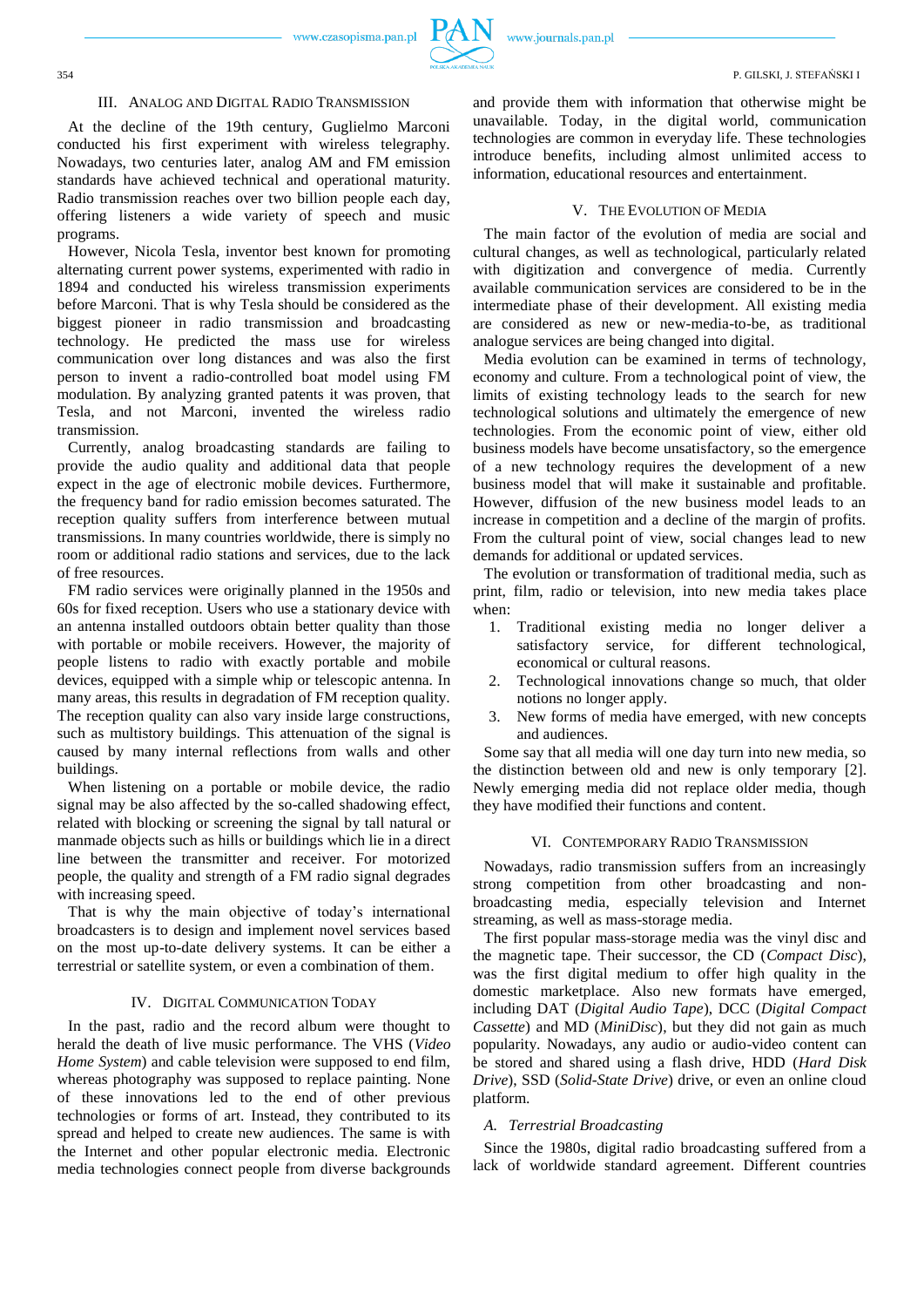## CAN THE DIGITAL SURPASS THE ANALOG: DAB+ POSSIBILITIES, LIMITATIONS AND USER EXPECTATIONS 355

adopted different standards either in place of existing AM or FM services, or in different frequency bands. The most common terrestrial digital radio systems include:

- Eureka 147 DAB described in ETSI 300 401 [3] standard and coordinated by the WorldDAB forum. Its successor, DAB+ (*Digital Audio Broadcasting plus*) [4], offers new features such as a better audio coding algorithm and additional error protection. The rest of the standard has remained unchanged.
- DRM (*Digital Radio Mondiale*) has been designed as a substitute for analog AM and FM radio transmission. It utilizes the same spectrum resources and radio channels. Its updated version, called DRM+ (*Digital Radio Mondiale plus*), covers the VHF range.
- United States HD Radio, a registered trademark for the IBOC (*In-Band On-Channel*), offers digital radio on top of existing analog AM or FM services.
- Japanese ISDB-T (*Integrated Services Digital Broadcasting – Terrestrial*), which provides the listeners with a near CD quality.

## *B. Satellite Broadcasting*

Radio broadcasting by satellite is not a new idea. The main motivation for this type of broadcasting is clearly a high coverage are, since it is possible to cover a continent just with one satellite. The other issue is that the transmitted signal is available to practically all receivers immediately after launch. In case of terrestrial broadcasting, most often there is a set of regional stations connected to a central station. Due to the difference in distance and landform, a delay fix has to be taken into account. Another issue is the economic side, as it may take many years to construct a terrestrial network that will achieve comparable coverage.

The most popular satellite digital radio systems include SiriusXM and World Space. However, in order to receive satellite radio programs, a clear line-of-sight condition between the satellite and a radio receiver has to be provided. In most cases, portable and mobile reception in indoor environments is not possible. Therefore, some researchers insist on developing hybrid satellite-terrestrial systems, aimed at achieving high coverage for portable, mobile and fixed receivers in all types of reception environments.

## *C. Webcasting*

The Internet is an increasingly popular mean of conveying audio content to the general public. Audio streaming services are gaining more and more popularity, with thousands of radio programs available on-demand. Broadcasters are investing heavily in the Internet since nearly all of them have a dedicated mobile application, service or website. In some cases, the major drawback of streaming platforms is their insufficient quality, because in order to listen to high-quality audio content one must purchase a premium account.

Users expect their mobile or desktop devices to provide highquality connectivity and performance all time. Depending on the service being used, they have varying expectations, the perceived quality does not rely only on the mere speed of a wireless or wired connection. The subjective assessment is based on a combination of factors such as speed, smoothness or latency. Service providers know, the better the experience, the longer and more frequently users will consume content [5].

## VII. DIGITAL AUDIO BROADCASTING

The Eureka 147 DAB system has been developed in the 1980s by a European consortium composed of broadcasters, manufacturers, network providers and research institutes. It main goal is to provide high-quality digital audio and data broadcasting services. It focuses not only on fixed reception, but also portable and mobile reception with simple whip antennas, as well as fast-moving objects such as cars. The system can operate in severe conditions, including dense urban areas. The DAB system is now considered as fully free, it can be manufactured and utilized by any interested third party as long as it fulfills the license conditions.

DAB has several advantages over conventional analog AM and FM broadcasting services. The main benefit is that it can offer higher sound quality compared with analog transmission, indistinguishable from that of the CD. Furthermore, compared with analog, digital broadcasting is nearly free from interference [6].

#### *A. Spectrum Efficiency*

The next advantage is that DAB is more spectrum efficient, which means that it is possible to increase the number of radio stations. A single FM radio station occupies a block of 250 kHz, whereas in DAB about 12-15 radio stations can be placed in one 1.5 MHz block. This means that digital DAB radio is at least two times more efficient than analog FM radio. With the advance in audio coding techniques, it will be possible to carry even more radio programs in the future.

Furthermore, due to the use of a SFN (*Single Frequency Network*) architecture, all transmitters cover a particular predefined area with a set of programs on the same nominal frequency, that is in the same frequency block. As a result, the problem of having to retune the radio when traveling from one point to another is eliminated. The desired station will be available on the same frequency everywhere within a nationwide or regional serving area.

### *B. Flexible Bitrate*

The DAB system is a highly flexible and dynamically reconfigurable system. It can accommodate to a large range of bitrates up to 192 kbps. Of course, the higher the bitrate, the better the quality of the audio signal. However, higher bitrates mean that there will be less radio stations in a single frequency block, called the multiplex. Publications on this topic can be found in [7]-[8]. Naturally, some broadcasters will be particularly interested in using especially low audio bitrates per audio channel.

### *C. Data Services*

The DAB broadcasting system, aside from transmitting audio signals, can also be used to carry a large variety of either associated or independent data services in the form of text, still picture or video images. The digital platform offers much more than just audio transmission. These additional services can include:

- Information about the music peace being played, i.e. lyrics, title, author, album cover.
- Various types of entertainment and news, including upcoming events, weather forecast, traffic information, or even stock exchange quotations.
- Advertisements and sale campaigns.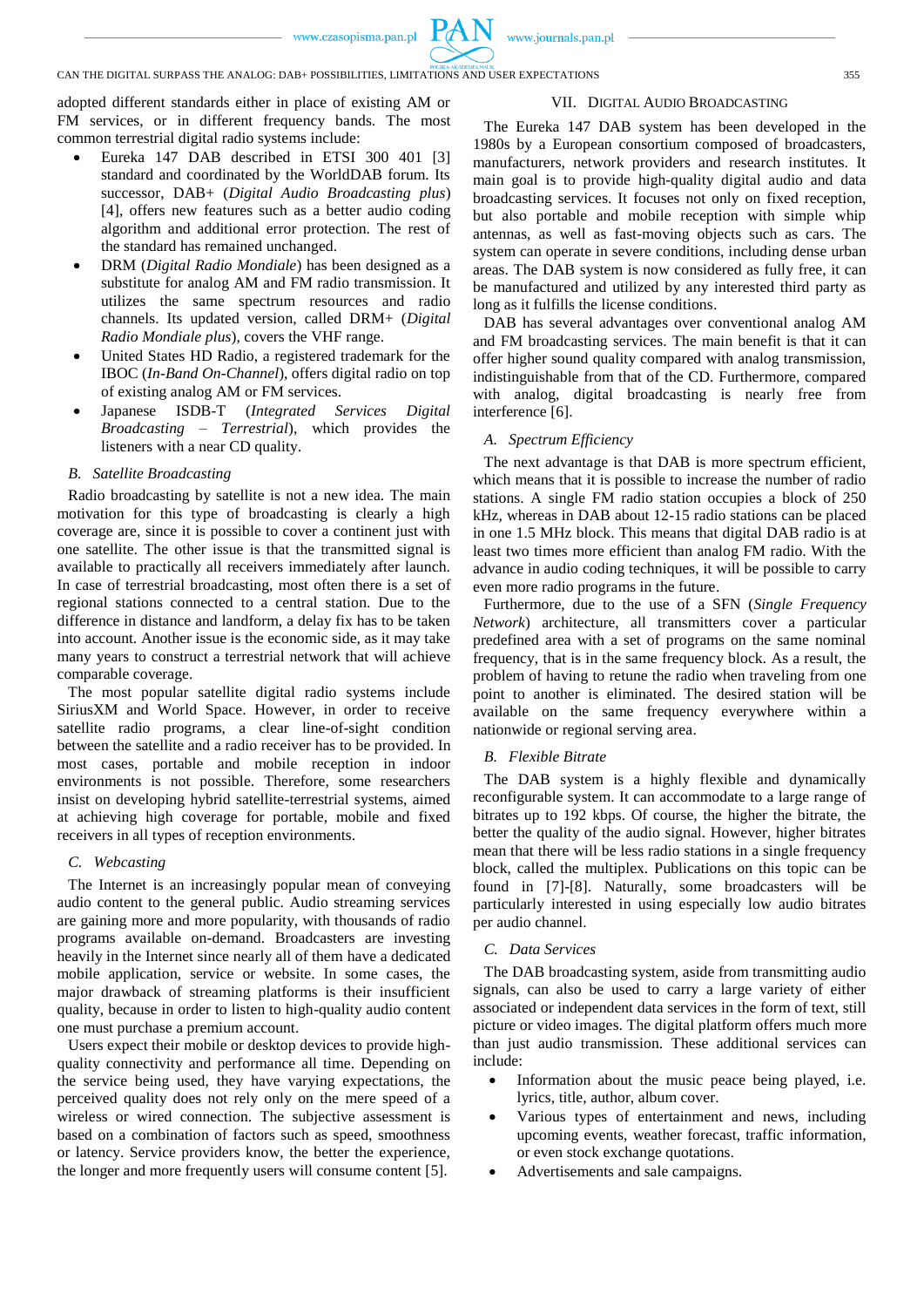

www.journals.pan.pl

Currently, the majority of broadcasters focus on implementing services such as:

- DLS (*Dynamic Label Segment*) text information of length up to 128 characters. It requires a simple 2-line alphanumeric text display with 32 characters in each.
- SLS (*SLideShow*) sequences of still pictures, their order and presentation time are generated by the broadcaster. In particular, this service has the biggest potential to increase advertising revenue.
- EPG (*Electronic Programme Guide*) a schedule very similar as in TV, which helps the user to find, select and listen to a desired radio station. It can also automatically record or set a particular programmed station. A schedule may be send several days in advance by the broadcaster or updated in any time in order to reflect the changes on air.
- TPEG (*Transport Protocol Experts Group*) a protocol for traffic or travel information, used to inform about road conditions and traffic jams. It can provide messages in the form of either text, synthesized speech or graphically.

## *D. Consumer Devices*

Many users might be misled by the number of interpretations of the term 'digital radio'. Almost all households that receive digital TV, whether by cable, satellite or terrestrial transmission, also receive a number of radio stations with that service. That is why listening to a radio station through the TV set may be considered by some as one form of digital radio services. A second form is listening to the streamer radio station on the Internet – this can be also regarded as digital radio. However, it does not mean that every newly bought receiver will enable to tune in to a digital terrestrial radio program.

Currently, there are numerous radio receivers available on the market, some of them described as hybrid receivers. As the term 'multimedia' refers to two or more types of media, e.g. audio and video signals, every hybrid device enables to receive radio programs transmitted in two or more techniques, e.g. analog and digital broadcasting. However, this does not mean that with every bought hybrid receiver a user can listen to analog FM and digital DAB transmission, because digital broadcasting can be referred to DAB as well as Internet streaming. That is why it is crucial to acquaint with the technical specification of every purchased device in order to avoid any disappointment or misunderstanding.

In order to receive DAB radio signals, consumers will be obliged to purchase a new receiver. Most of the available devices also contain analog AM or FM circuits. They do not differ much in dimensions or weight from classical analog receivers. Some of them offer additional Internet connectivity possibilities or even a color screen for displaying additional data and multimedia.

The digital radio system offers many advantages over existing analog systems, including:

- Higher sound quality and a more stable reception.
- Simpler program selection tools.
- Services designed as a mixture of classical radio transmission and additional data services, with multimedia as well.
- In the long run, smaller and less expensive devices.

However, we still lack mobile devices, such as smartphones and tablets, with integrated modules enabling reception of terrestrial digital audio content. It is important that the technical capabilities of today's devices match the features of current and future possibilities that DAB or other digital broadcasting standards have to offer.

## VIII. SWITCHING FROM ANALOG TO DIGITAL

Most broadcasters and governments believe that just as most consumer electronics migrate from analog to digital technology, radio will eventually become digital as well. The development of digital radio is very viable, with some countries having a large number of digital radio services available across the whole nation, while other have just a few services.

Within the Internet era, it seems that radio will only survive as an independent medium as long as it goes digital. In the presence of many multimedia services, digital radio should remain freely available in a user friendly way. The success of implementation relies not only on the technological and scientific progress, but also many non-technical factors, including:

- How aware the listeners are of DAB and the features and possibilities it brings.
- How attractive and available are DAB programs to them.
- How can DAB ease or help listeners in everyday life.
- How can DAB coexist with other popular media, mainly television and the Internet.
- How can DAB change the way of perceiving radio as an attractive medium.
- How well is a particular city or country covered with the digital signal.
- How can DAB help the public and private broadcasting sector to enhance their offer.
- How affordable is a DAB receiver and what revenue will it generate for manufacturers and resellers.

Furthermore, from an engineer's perspective, what are the long term benefits and spectrum savings related with the migration from analog to digital radio. In order to provide a seamless transition between digital and analog radio reception, the system delay should be taken into account when the receiver switches between DAB and FM simulcast programs. It is necessary to monitor the delay of both types of transmission, especially when signaling the current time information.

# *A. Analog vs Digital Broadcasting*

One of the key attributes of traditional analog radio is the ability to receive it in a number of locations, as well as a number of different portable radios located around one household, on a personal stereo or in a car. Currently, it is also possible to listen to digital broadcasted or webcasted radio on many household or portable devices. Recently, different digital radio systems have been developed which replicate all the attributes of analogue radio with a set of additional multimedia services; the DAB system is one of them.

DAB was considered as a potential replacement for analogue FM radio. Like FM, it would offer comparable or higher sound quality, with a range of both national and regional stations.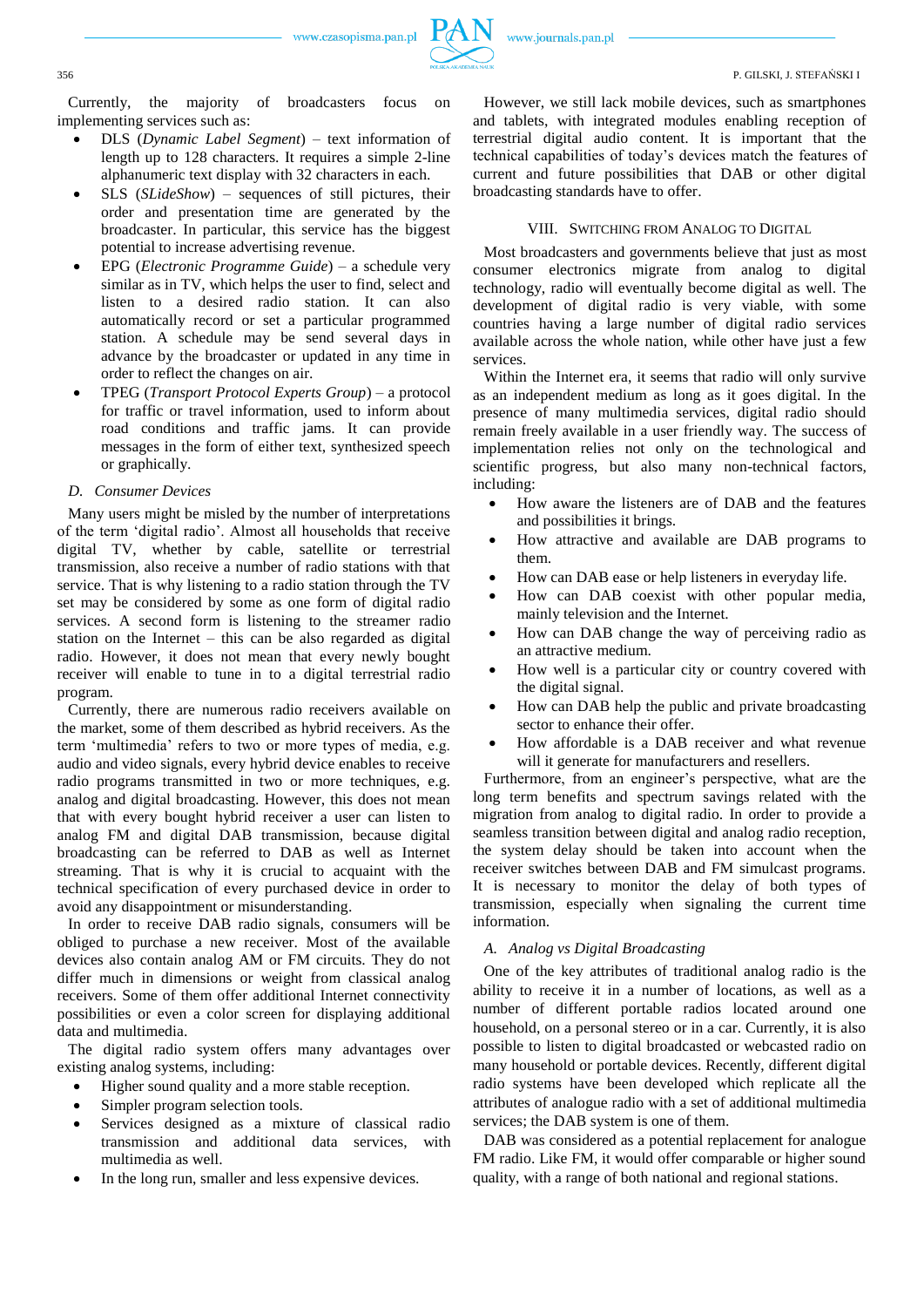**PAN** 

CAN THE DIGITAL SURPASS THE ANALOG: DAB+ POSSIBILITIES, LIMITATIONS AND USER EXPECTATIONS 357

The advantages that digitalization has to offer is:

- A greater number of radio stations.
- Easier tuning of radio sets.
- Additional information displayed on the screen of a receiver device.

Additional data transmitted alongside the audio signal include numerous multimedia, which make the radio receiver a more sophisticated device, capable of receiving graphical information with an additional ability to store and replay recorded audio content.

Furthermore, DAB requires allocation of new frequency space and a reorganization of the broadcasting system, from one based on allocating particular frequency channels to individual stations, to another in which a wide frequency channel is allocated to a multiplex operator, which then carries a number of radio stations simultaneously on that channel. For the broadcaster, the introduction of DAB requires the conversion of its transmitter network to simulcast existing services, or the negotiation for the carriage of such services with the new multiplex operators. At the same time, the increased capacity of DAB implies that those same services will be competing with a host of new stations carried on the various multiplexes [9].

## *B. Possibilities of Implementation*

A common worldwide transmission standard for digital radio, rather than a national or continental one, would be most preferred. A global standard would lead to mass production of radio receivers, bringing their price to an affordable level for all people. It would also lead to an open market competition, resulting in a wide variety of receiver features and quality.

Of course, DAB or DAB+ is not the only perspective as an AM or FM substitute, nor is it the only competitor. There are many terrestrial and satellite technologies that deliver audio and other content to listeners, including the Internet, DRM, World Space, etc.

While DAB satisfies most requirements of the public and commercial broadcasting sector, i.e. audio quality, performance, spectrum efficiency and interoperability, we must ask is there a global possibility for a success on the market. The interest in DAB, including the cultural and economic circumstances, varies considerably from one country to another. That is why the introduction of DAB requires a combined and synchronized action by all major players on both the national and international level [10].

The coverage of new terrestrial broadcasting services grows rather slowly, but steadily. In order to speed up these investments, it is common to use existing transmitter sites where possible. When talking about the migration from analog to digital broadcasting, the cost of real investments is much higher. Aside from efforts made by manufacturers, it requires a modernization of radio studios, as well as production and archiving facilities.

Of course, simulcasting or migration will affect both the broadcasting and retail markets. The consumer demand for new content and equipment will fuel the audio and electronic industry. New business environments will emerge and the radio industry will grow faster.

## *C. The Broadcasting Market*

The radio market has always been a conglomeration of individual public or commercial companies, focused on meeting the needs of local communities. This pluralism has led to a significant growth at both regional and local levels. In terrestrial broadcasting the industry relies on a group of players, including:

- Content providers journalists and producers of radio programs and additional content.
- Service providers network operators and device manufacturers.
- Listeners the most important chain link, for whom all these efforts are conducted.

Of course, the current business model allows to create new partnerships across the industry, leading to a greater competition and development in the market [11]. However, there is a slight lack of interest from the commercial sector when it comes to migrating to DAB.

The major cause of insufficient sales of DAB receivers is clearly:

- The lack of consumer awareness and interest.
- The distraction caused by many available electronic products, including mobile phones and tablets.
- A limited offer and high initial price of consumer devices.

Due to the wide possibilities of regionalizing radio programs, there is a possibility that some radio stations will not have such a wide coverage as they used to have in analog radio. In fact, their reach might initially decrease. This will surely increase the competition between commercial players, who may have to share a single multiplex, as higher transmission quality leads to the decrease in the number of radio stations. Once DAB gains popularity and recognition, the potential for a financial gain will continue to grow.

## IX. USER EXPECTATIONS SURVEY

There are scientific papers and reports concerning the popularity of different electronic media, including the three most popular among them, that is radio, television and the Internet. They provide a comprehensive snapshot of young people's use of electronic media from early childhood through to teenage years, and parent's views about that media use. They focus on understanding the role of media and communications in the lives of children, young people and families [12]. Other [13] analyze a range of electronic resources, including video-based instructions, that are used to promote cyber safety to young people at school. They focus on programs that use electronic media in Internet safety initiatives in schools. Authors analyze preferences and basic user activities, but none of them focused on digital broadcasting systems.

Bearing in mind that DAB+ has been launched in our country over two years ago, we decided to carry out a survey considering user expectations. We have asked a group of 100 people, consisting of students of our University. The surveyed students represent a group of young people between 18-25 years old. It seemed quite interesting to learn what are their particular needs and expectations related with popular electronic media, especially analog and digital radio transmission. The study was conducted in April 2015 in the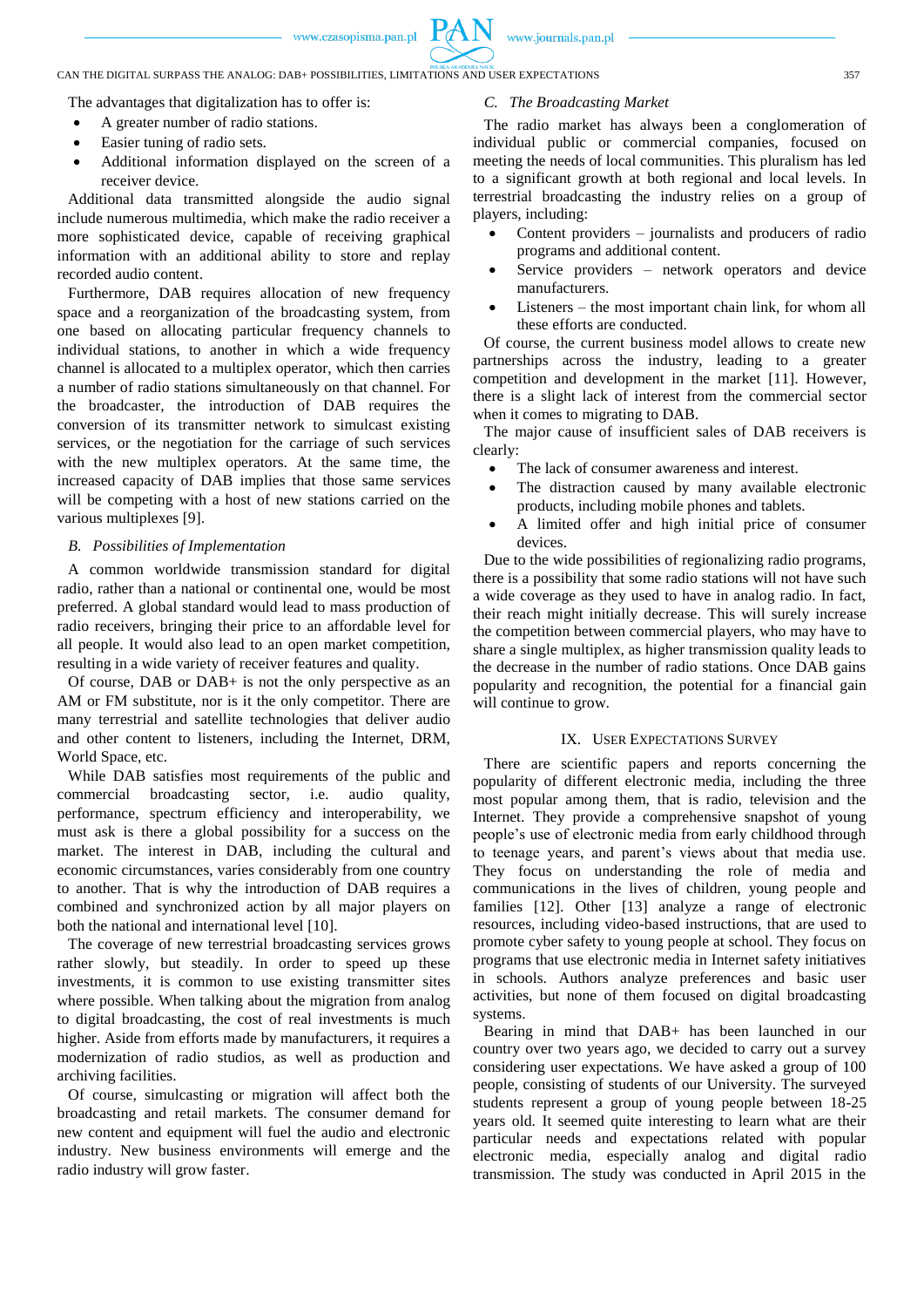

**PRESERVE AND RESERVE AND RESERVE AND RESERVE AND RESERVE AND RESERVE AND RESERVE AND RESERVE AND RESERVE AND RESERVE AND RESERVE AND RESERVE AND RESERVE AND RESERVE AND RESERVE AND RESERVE AND RESERVE AND RESERVE AND RESE** 

form of a questionnaire, consisting of open and closed questions with single and multiple choices. Each student filled the questionnaire individually before starting classes.

## *A. Audibility*

In the group of 100 surveyed students, 72% of them listens to radio regularly (Fig. 1), where 53% of them prefers Internet radio, so-called streaming, 43% chooses analog radio and 4% digital radio (Fig. 2).



Fig. 1. Radio audibility.



Fig. 2. Popularity of Different types of radio broadcasting techniques.

It should be noted that for many years, the mayor way of modernizing and developing radio, was the Internet. It raises a question – should radio stations, present in many streaming platforms in the global network, be considered as competition for either analog or digital broadcasting transmission.

When it comes to streaming of audio content, the quality depends on many factors, including the type of medium (wired or wireless), its bandwidth, bitrate and network load, which is proportional to the number of simultaneously active users. In case of mobile devices like smartphones or tablets, a crucial factor is the limit of a mobile data plan. On the other hand, both analog and digital broadcasting are always available in the so-called ether. Terrestrial broadcasting is freely available for anyone and puts less stress on the mobile device, which is clearly visible in the extend of battery life. Furthermore, the quality remains the same, regardless of the number of active users.

Another issue is still a small number of available digital radio receivers on the market, either mobile or stationary. Nevertheless, it seems to be just a temporary state, since these types of devices will gain interest of both manufacturers and resellers.

When it comes to the most popular genres, which resembles the profile of a radio station, 41% declared rock, whereas other genres such as metal, electronic music, rap, classicist music gained 13%, 15%, 11% and 12% respectively.



Fig. 3. Popularity of different music genres.

Surprisingly, only 8% declared pop as their favorite music (Fig. 3).

## *B. Mobile and Portable Devices*

According to the study, a vast majority, being 91%, of students listens to music using a portable or mobile device (Fig. 4).



Fig. 4. Listening to music using a portable or mobile device.

Portable and mobile devices offer benefits that are not available for stationary ones. They provide new opportunities, including many additional services and a more flexible reception. As the market matures, there will be an increase in demand for new multimedia services.

The most popular device is the smartphone with 45%, whereas other devices such as laptops, MP3 and MP4 players acquired 20%, 17% and 10% respectively (Fig. 5).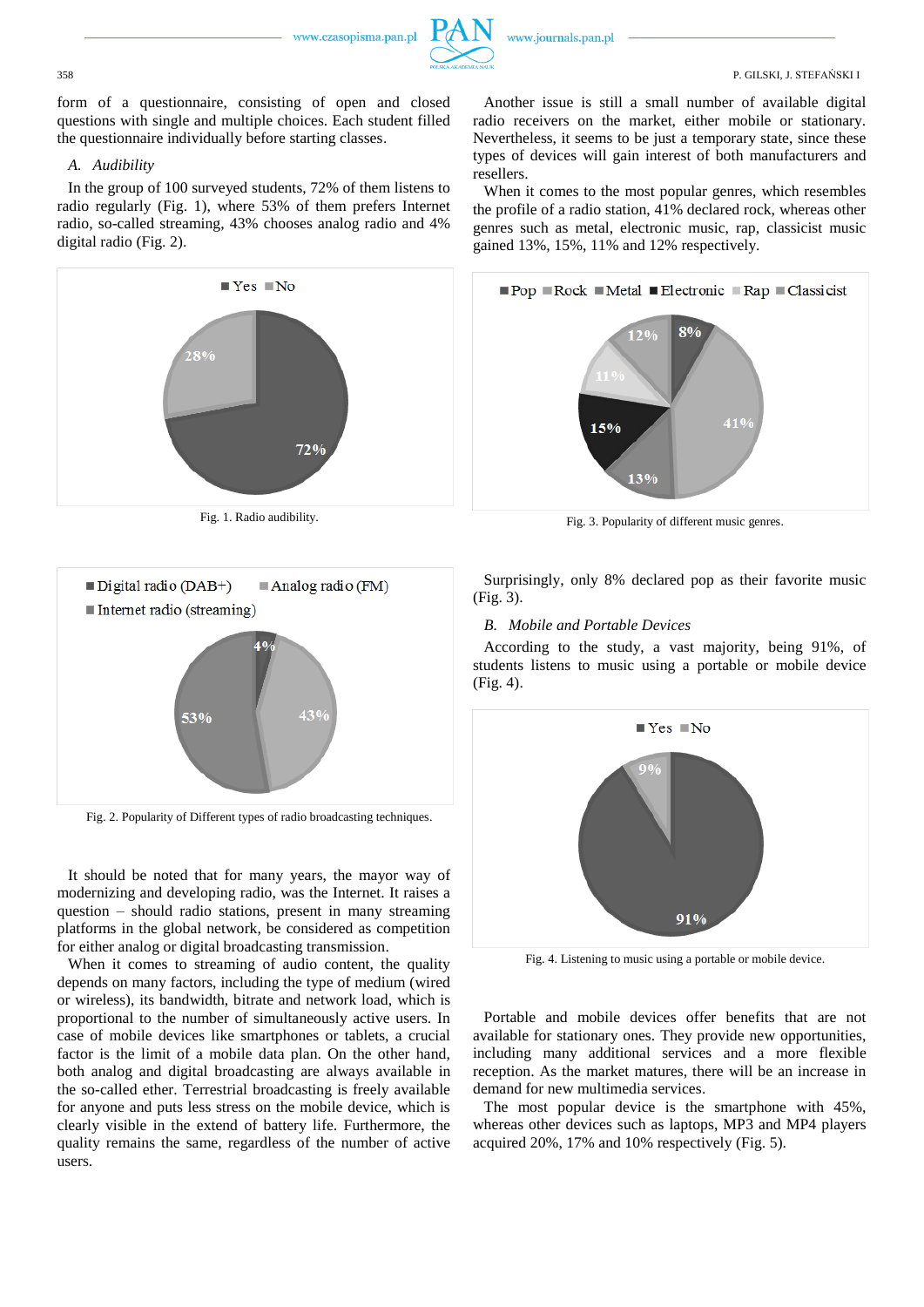

CAN THE DIGITAL SURPASS THE ANALOG: DAB+ POSSIBILITIES, LIMITATIONS AND USER EXPECTATIONS 359



Fig. 5. Most popular portable and mobile devices.

Only 5% and less uses a tablet, CD player or e-book reader for this kind of activity.

# *C. Program Offer*

Students were asked the following question – is it necessary, under current market situation, to introduce new radio programs. The answers divided quite fairly, 46% said yes, whereas according to 54%, the current program offer meets their needs (Fig. 6).



Fig. 6. Need for a broader radio program offer.



Fig. 7. Need for a new radio station.

Within the group of 46%, 78% of them declared that new radio stations should provide nationwide coverage, whereas 22% would prefer a new regional broadcast station (Fig. 7).

When it comes to the profile of a radio station, 50% of the surveyed group responded the they expect that broadcasters

should introduce new sounds into the current offer. On the other hand, 36% would prefer new music radio stations, whereas 14% would prefer an informative station (Fig. 8).



Fig. 8. Desired profile of a new radio station.

When analyzing the situation of European broadcasters on can notice, that the number and offer of local broadcast stations is much broader than nationwide stations. It could be assumed, that a smaller range should result in a smaller number of users. However, there is a possibility that lower costs of broadcasting in digital, compared with broadcasting in analog, will contribute to an increase in the activity on a regional level. This will enable local journalists and news agencies to pursue their passions in making news reports, which nowadays cannot be realized due to limited bandwidth.

# *D. Transmission Parameters and Additional Services*

Users were asked to rank parameters that digital radio has to offer, according to their relevance (Fig. 9).



Fig. 9. Most significant parameters of digital radio transmission and consumer receivers (higher = better).

The highest priority was assigned to higher transmission quality with respect to analog radio. The later were related with a better range and higher coverage, device operation time, cost of a new device and additional services.

Considering additional services that DAB+ can offer, the most interesting were additional information (i.e. information about the title, author, album, etc.), traffic information, programmable recording, electronic program guide, weather forecast and slide show (i.e. the cover of a music album) (Fig. 10).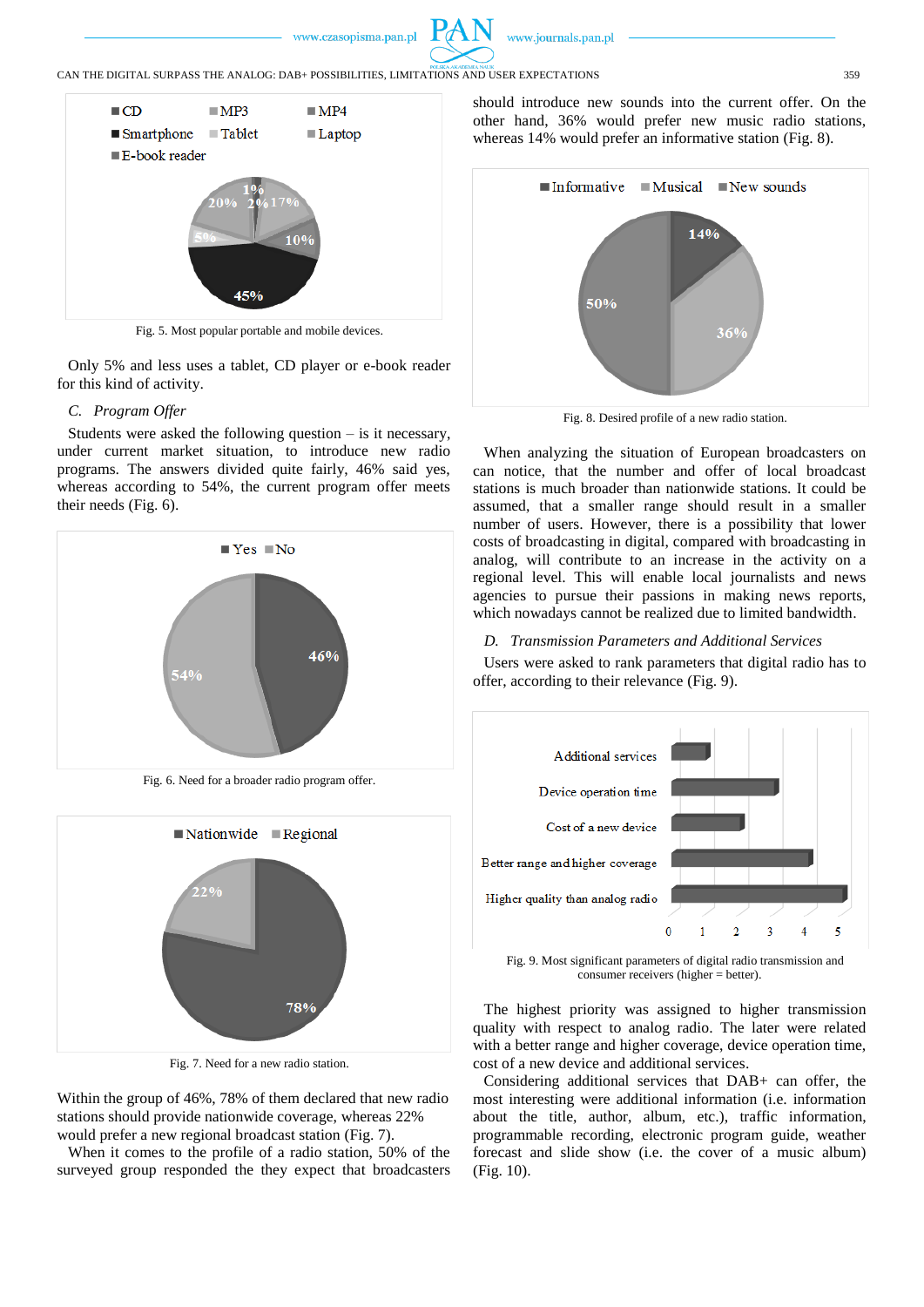

Fig. 10. Most significant additional data services (higher = better).

If supplementary traffic information would be freely available to anyone, 74% of the surveyed would use it. Therefore, future efforts should focus on combining DAB features with the GPS (*Global Positioning System*) navigation system, in order to inform the driver about current traffic condition or weather hazards.

## *E. Broadcasting vs Streaming*

The Internet is a very popular medium of sharing audio, particularly music, to the general public. Practically all broadcasting radio stations have their own website, simultaneously transmitting audio online. Due to spectrum limitations, the number of Internet streaming platforms and radios grows rapidly every year. According to the study, 80% of the surveyed students frequently use streaming platforms for listening to music (Fig. 11), with 92% of them being free services.



Fig. 11. Listening to music using streaming platforms.

Streaming platforms offer radio programs of both major traditional radio networks and newcomers, including larger media groups and smaller independent radio companies that have been left out of the analog environment. The main reason of using these type of services, instead of classical terrestrial radio transmission, is clearly the availability and ease of use (Fig. 12).

Users also responded, that streaming services provide a richer program offer and since they frequently use mobile devices, it is not any problem to choose a station on demand. Another issue is obviously a lack of analogous or similar offer in terrestrial broadcasting. Furthermore, in their opinion, in case of streaming platforms, commercial ads are less common.

Fig. 12. Factors that attract listeners to streaming platforms  $(higher = better)$ .

6 7

#### X. SUMMARY

A question arises, whether radio will maintain as an audio medium or a multimedia medium. Many alternative technologies of delivering content and information have emerged in recent years, with different advantages and disadvantages. As listeners we can be sure, that radio has and will have an impact on our lives as an important companion. Broadcasters will always aim to use the best possible means to reach the audience in the most effective way. The presented situation is still under development. While the radio industry is continually changing, the technological possibilities are changing even faster.

Can the digital really surpass the analog? All systems mentioned in this article have their strengths and weaknesses. Broadcasters should consider the future of digital radio broadcasting, in the context of other developing media that are potentially capable of providing high coverages and high quality services. Naturally, the first candidate are terrestrial and satellite systems, the second candidate is the Internet. At present, there are already thousands of radio stations available online, providing access to information worldwide. New and updated on demand multimedia services may also emerge with the development of next generation networks.

The DAB/DAB+ system, currently not only an European but also an international standard, has all that it needs to become a very successful product on the market. This potential has many reasons. Governments and public institutions are having a hard task of sharing the radio spectrum between existing and new broadcasters in a fair way. As a more efficient system, DAB+ can offer much more than standard analog radio, due to higher quality and an opportunity of delivering other data and multimedia services.

Broadcasters, journalists, manufacturers and network providers need to continue their mutual cooperation to investigate how digital radio can be used optimally for new applications which will be attractive for listeners. A closer cooperation between all key participants is required in order to obtain a more unified approach.

The main challenge for DAB+ still seems to be the identification of the most attractive useful data services, that would offer added value over existing FM radio services, considering the expectations of today's and future radio listeners. The choice and availability of different types of digital radio receivers is also expanding. New hybrid receivers,